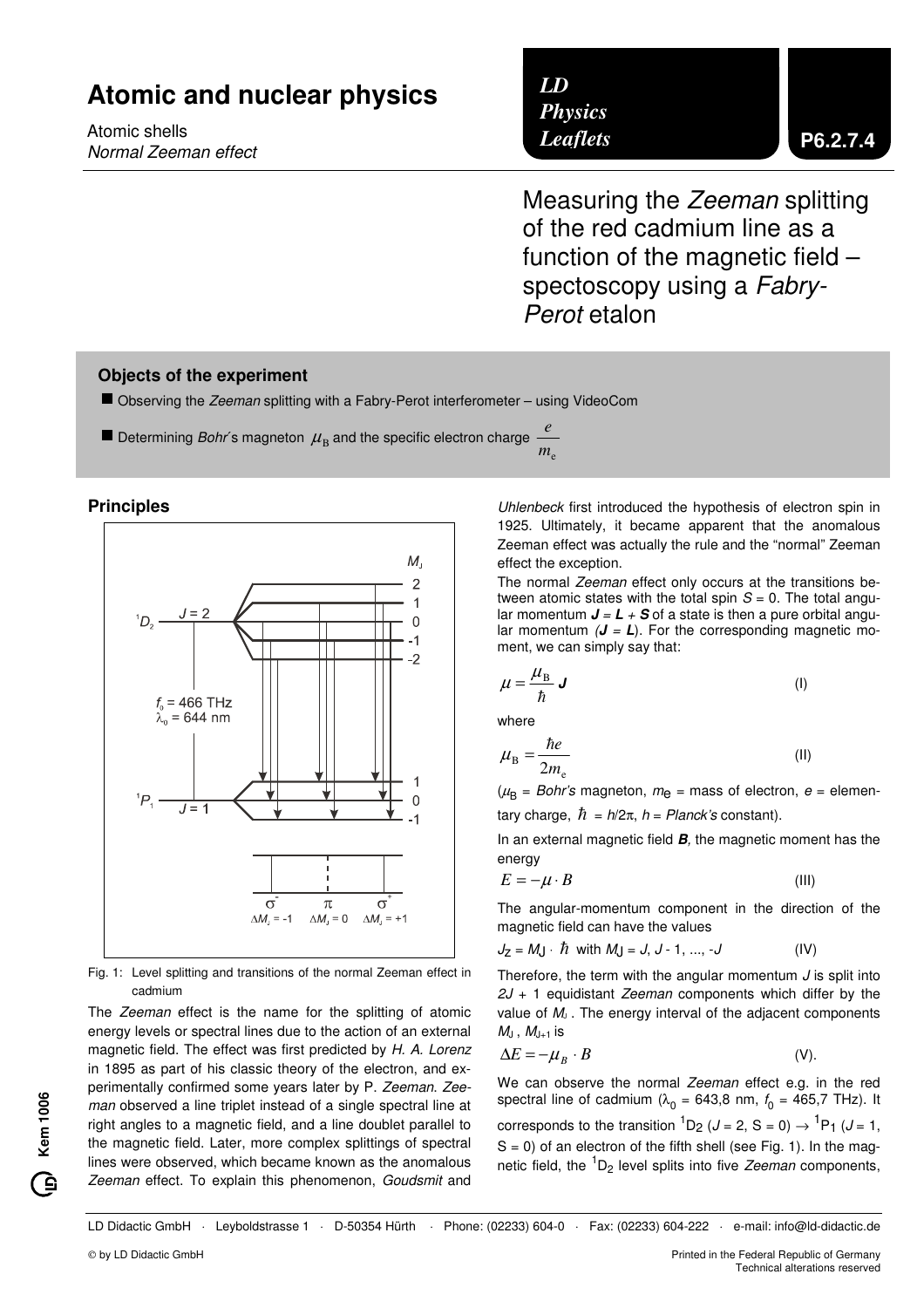and the level <sup>1</sup>P<sub>1</sub> splits into three *Zeeman* components having the spacing calculated using equation (V).

Optical transitions between these levels are only possible in the form of electrical dipole radiation. The following selection rules apply for the magnetic quantum numbers  $M_J$  of the states involved:

$$
\Delta M_J = \pm 1
$$
 for  $\sigma$  components  
= 0 for  $\pi$  components (VI)

Thus, we observe a total of three spectral lines (see Fig. 1); the π component is not shifted and the two  $σ$  components are shifted by

$$
\Delta f = \pm \frac{\Delta E}{h}
$$
 (VII)

with respect to the original frequency. In this equation,  $\Delta E$  is the equidistant energy splitting calculated in (V).

The Zeeman effect enables spectroscopic separation of the differently polarized components. To demonstrate the shift, however, we require a spectral apparatus with extremely high resolution, as the two σ components of the red cadmium line are shifted e.g. at a magnetic flux density  $B = 1$  T by only  $\Delta f =$ 14 GHz, respectively  $\Delta\lambda = 0.02$  nm.

In the experiment a Fabry-Perot etalon is used. This is a glass plate which is coplanar to a very high precision with both sides being aluminized. The slightly divergent light enters the etalon, which is aligned perpendicularly to the optical axis, and is reflected back and forth several times, whereby part of it emerges each time (see Fig. 2). Due to the aluminizing this emerging part is small, i.e., many emerging rays can interfere. Behind the etalon the emerging rays are focused by a lens on to the focal plane of the lens. There a concentric circular fringe pattern associated with a particular wavelength  $\lambda$  can be observed with an ocular. The aperture angle of a ring is identical with the angle of emergence  $\alpha$  of the partial rays from the Fabry-Perot etalon.

The rays emerging at an angle of  $\alpha_k$  interfere constructively with each other when two adjacent rays fulfil the condition for "curves of equal inclination" (see Fig. 4):

$$
\Delta = 2d \cdot \sqrt{n^2 - \sin^2 \alpha_k} = k \cdot \lambda
$$
 (VIII)

 $(\Delta =$  optical path difference,  $d =$  thickness of the etalon,  $n =$ refractive index of the glass,  $k =$  order of interference)).

A change in the wavelength by δλ is seen as a change in the aperture angle by δα. Depending on the focal length of the lens, the aperture angle  $\alpha$  corresponds to a radius r and the change in the angle  $δα$  to a change in the radius  $δr$ . If a spectral line contains several components with the distance δλ, each circular interference fringe is split into as many components with the radial distance δr. So a spectral line doublet is recognized by a doublet structure and a spectral line triplet by a triplet structure in the circular fringe pattern.



Fig. 2: Fabry-Perot etalon as an interference spectrometer.

The ray path is drawn for an angle  $\alpha > 0$  relative to the optical axis. The optical path difference between two adjacent emerging rays is  $\Delta = n \cdot \Delta_1 \cdot \Delta_2$ .

In the experiment, the Zeeman splitting of the red cadmium line is measured as a function of the magnetic field B. The energy interval of the triplet components (see equations (II) and (V))

$$
E = \frac{h}{4\pi} \frac{e}{m_e} \cdot B
$$
 (VIII)

is used to calculate the specific electron charge.

To achieve spectroscopic separation of the Zeeman components of the red cadmium spectral line, the optical ring system of a Fabry-Pérot interferometer is imaged on the Video-Com CCD (without camera lens) using an imaging lens. The CCD detects a diametrical section through the optical ring system.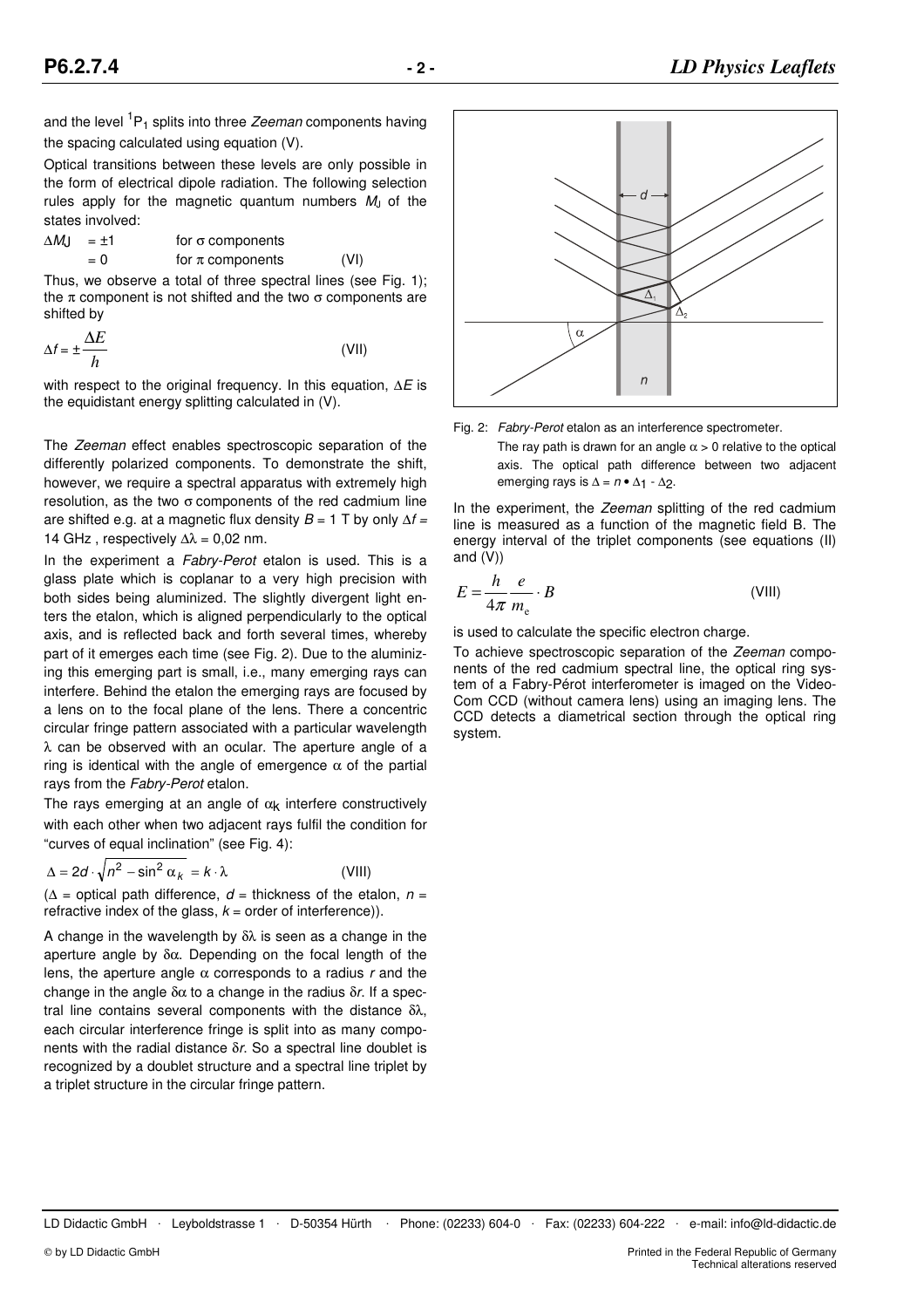#### **Apparatus**

| 1 Universal choke in housing  451 30                                                                                                                              |  |
|-------------------------------------------------------------------------------------------------------------------------------------------------------------------|--|
| 1 High current power supply 521 55<br>1 Pair of pole pieces with great bore  560 315                                                                              |  |
|                                                                                                                                                                   |  |
| 1 Precision optical bench, 1 m 460 32<br>1 Rider base with threads 460 381<br>1 Holder for interference filters  468 41<br>1 Interference filter, 644 nm  468 400 |  |
|                                                                                                                                                                   |  |
| 1 Universal measuring instrument Physics 531 835<br>or                                                                                                            |  |
|                                                                                                                                                                   |  |
| 1 Extension cable, 15-pole  501 11                                                                                                                                |  |
| 1 Stand base, V-shape, 20 cm  300 02                                                                                                                              |  |
| 3 Connecting leads, 100 cm 501 33<br>add. required : PC with Windows 98 or higher                                                                                 |  |
|                                                                                                                                                                   |  |

## **Safety notes**

The electrical leads on the cadmium lamp and the resistors of the starting electrodes are open and easily accessible: Do not touch any current-carrying (live!) parts.

Loose ferromagnetic objects can be strongly attracted by the electromagnet and can damage the quartz bulb of the cadmium lamp.

Check to make sure that the pole pieces are screwed tight before switching on the magnet current.

When the magnet current is switched on, do not handle ferromagnetic objects in the vicinity of the cadmium lamp.

Deposits of skin secretions can destroy the quartz bulb of the cadmium lamp when it becomes hot.

Never handle the quartz bulb of the cadmium lamp with your bare hands.

**Set up** 





- Fig. 3: Experimental setup for observing the Zeeman effect in transverse configuration. The position of the left edge of the optics riders is given in cm.
	- a Cadmium lamp with holding plate
	- b Clamps<br>c Pole pie
	- c Pole pieces<br>d Positive lens
	- Positive lens,  $f = 150$  mm (Condenser lens)
	- e *Fabry-Perot* etalon<br>f Positive lens, f = 15
	- Positive lens,  $f = 150$  mm (imaging lens)
	- g Interference filter in holder
		- h VideoCom (it is helpful to use an ocular for adjustment)

The complete experimental setup in transverse configuration is illustrated in Fig. 3.

LD Didactic GmbH . Leyboldstrasse 1 . D-50354 Hürth . Phone: (02233) 604-0 . Fax: (02233) 604-222 . e-mail: info@ld-didactic.de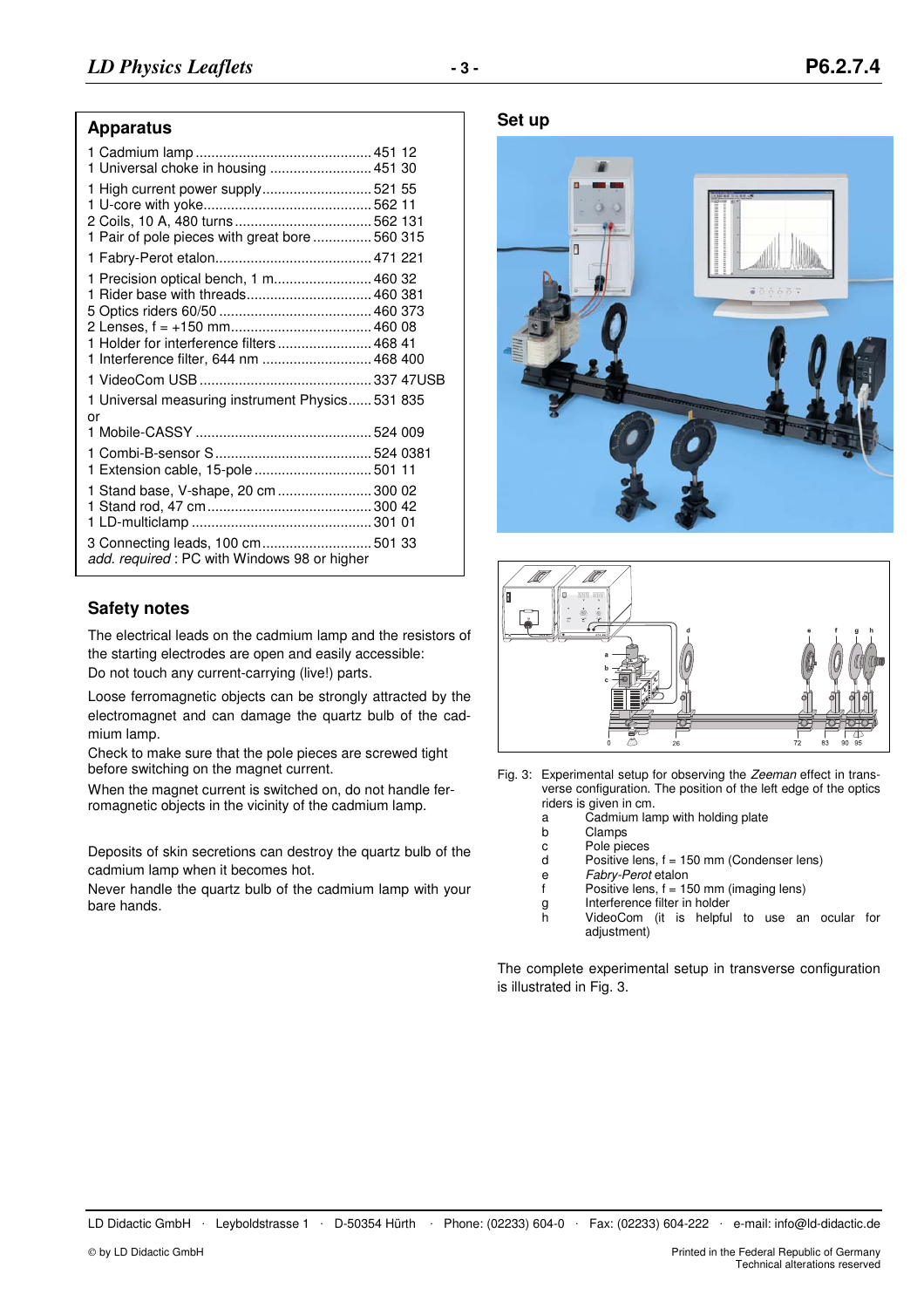#### **Mechanical setup:**

Screw the threaded rod into the base of the rider.

Put the U-yoke over the threaded rod on the base of the rider so that it is freely rotatable and put on the coils.

Mount the pole pieces and the holding plate of the cadmium lamp using the clamps so that a distance of approx. 10 mm is left between the pole pieces and that the opening of the holding plate points to the back. Do not yet fasten the screws of the clamps.

Cautiously insert the cadmium lamp between the pole pieces. See to it that the cadmium lamp is exactly in the middle of the pole pieces, that the point where the bulb is sealed off points to the back and that the supply leads are swivelled out of the ray path as far as possible. It must be possible to shift off and in the cadmium lamp with holding plate for measuring the magnetic field

Fix the pole pieces and the holding plate with the screws of the clamps.

Mount the B-sensor S with the help of the stand material, so that it is possible to hold the tangential probe vertically in the middle of the pole pieces.

#### **Electrical connection:**

Connect the coils of the electromagnet in series and then to the high current power supply.

Connect the B sensor S to the Universal measuring instrument Physics or the Mobile CASSY.

Connect the cadmium lamp to the universal choke.

Connect the VideoCom to the computer.

#### **Adjusting the observing optics:**

Mount the optical components according to Fig. 3.

After switching on the universal choke wait 5 min until the light emission is sufficiently strong.

If available, use first an ocular (e.g. 460 135 Ocular with scale) to get a sharp image of the ring system. Later on, the CCD of the VideoCom should be placed in the optical plane this image is located.

#### **VideoCom**:

It is possible to optimize the exposure time so that the peaks have an intensity of approximately 50 %.

To ensure that the CCD is in the focal plane of the imaging lens, move the imaging lens along the optical axis until the peaks of the observed curve are sharply imaged and show the maximum intensity. The center of the ring system must then be imaged on the CCD line. For this, you can either move VideoCom perpendicular to the optical axis or tilt the etalon slightly using the adjusting screws. You have found the center of the ring system when further adjustment does not cause any more peaks to emerge and the two central peaks (left and right intersections of the innermost rings) are the maximum distance apart.

Move the condenser lens until you obtain the most uniform possible illumination of the entire CCD line, so that the maxima in the middle are nearly at the same intensity (see Fig. 4).

#### **Calibration of VideoCom**

For angular calibration, the focal length of the imaging lens is specified (here  $f = 150$  mm). To shift the zero point, determine the angles of the two central peaks using the function "Calculate Peak Center" and enter the negative mean value of the two peak centers manually. This sets the center of the ring system to 0° on the angular scale.

## **Carrying out the experiment**

#### **a) Measuring the magnetic field**

Hold the tangential probe vertically in the center of the pole pieces, while the cadmium lamp is not mounted.

Increase the current through the coils and measure the magnetic field in dependency of the current, see. Table 1.

#### **b) Measuring the splitting of the cadmium line**

Cautiously insert the cadmium lamp between the pole pieces without changing the distance of the pole pieces (see Mechanical setup). Start the software "VideoComInt" and adjust the observing optics.

The intensity of the peak should be around 50 % (adjust this if necessary as the luminance of the Cd lamp changes in the magnetic field).



Fig.4: Intensity vs. angle without magnetic field

The table "Zeeman" is provided for evaluation; switch to this table by clicking on the corresponding tab. This table contains columns for the magnetic field B, the angle  $\alpha_1$  of the nondisplaced line ( $\pi$ -component), the angle  $\alpha_2$  of the displaced line ( $σ$ + or  $σ$ -) and the corresponding wavelength and energy shifts. These last two values are calculated automatically after entry of  $\alpha_1$  and  $\alpha_2$  using

$$
\frac{\Delta\lambda}{\lambda} = \frac{\cos\beta_2}{\cos\beta_1} - 1
$$
 with  $\frac{\sin\alpha}{\sin\beta} = n = 1.46$  for the etalon and

$$
\Delta E \approx \frac{-\Delta \lambda}{\lambda} \cdot E = -hc \cdot \frac{\Delta \lambda}{\lambda^2}
$$
 with  $\lambda = 643.8$  nm for the Cd

line.

Start the evaluation by marking a peak  $(\pi)$  with "Calculate" Peak Center". Transfer this value to the "Zeeman" table by dragging it from the status line to column  $\alpha_1$  of the table (drag and drop). To determine the origin in the diagram, drag the value to column  $\alpha_2$  as well and enter the value 0 in column B (non-displaced ring without magnetic field).

Next, examine the ring as it is split in the magnetic field ( $\sigma$ + or σ-). Once again, determine the displaced angle  $\alpha_2$  using "Calculate Peak Center" and drag it to column  $\alpha_2$  in the "Zeeman" table. The non-displaced angle  $\alpha_1$  remains unchanged (you can e.g. import it from a previous measurement using drag and drop), and the magnetic flux density is entered. Using these values, the software calculates the percentage shift in wavelength and the energy split. Additionally, the corresponding point is plotted in the diagram. (To confirm the effect for other rings at equal flux densities or for repetition with different flux densities, it is necessary to examine peaks with identical components ( $σ+$  or  $σ-)$  each time.)

To get the gradients of the line splitting fit straight lines through the measured points.

LD Didactic GmbH Leyboldstrasse 1 D-50354 Hürth Phone: (02233) 604-0 Fax: (02233) 604-222 e-mail: info@ld-didactic.de